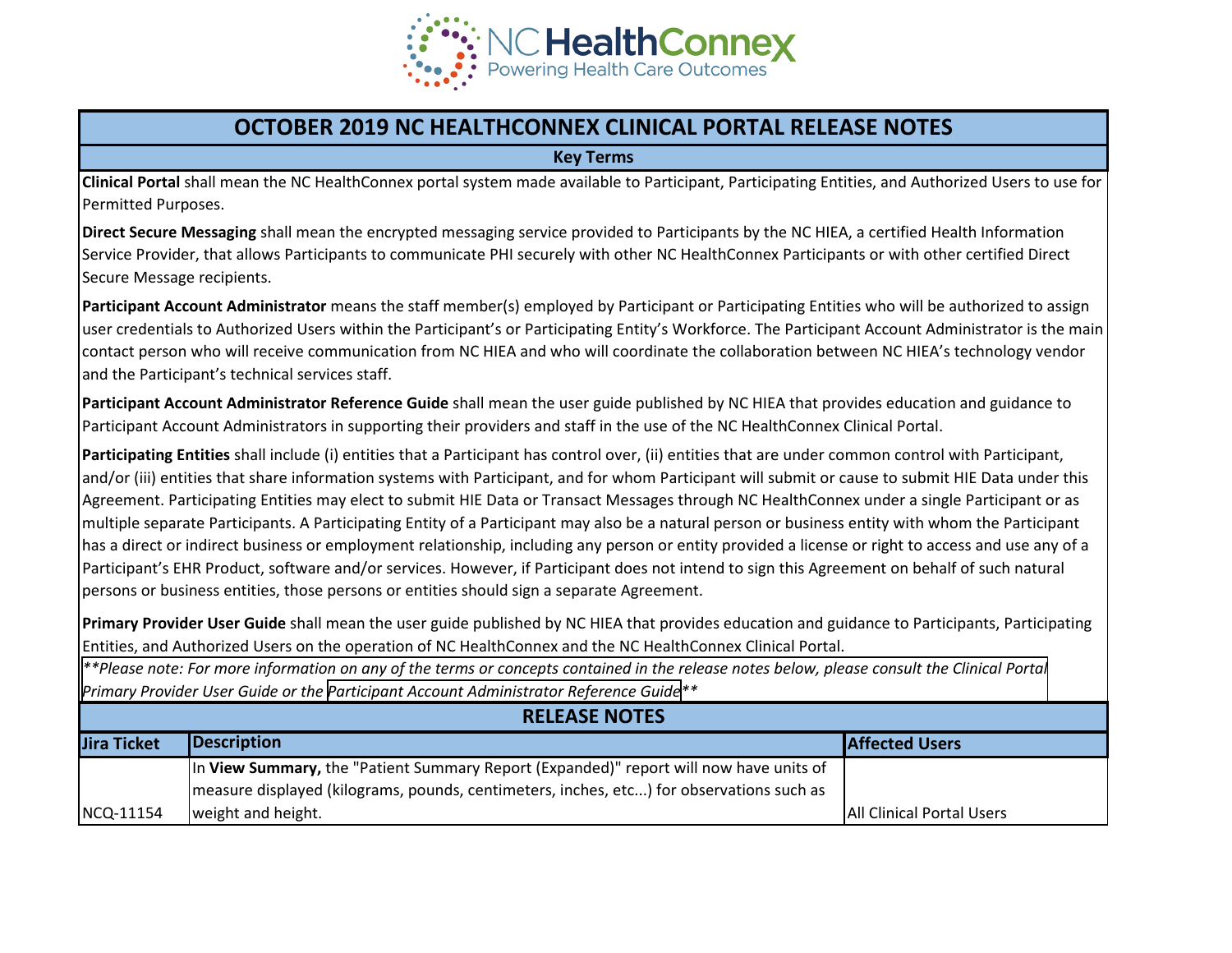

|                  | At the clinical portal Login Page, after five failed login attempts, user will see the message, |                                      |
|------------------|-------------------------------------------------------------------------------------------------|--------------------------------------|
|                  | "Due to exceeding the maximum number of invalid login attempts, your account has been           |                                      |
|                  | locked. Please contact the HIEA Help Desk at HIESupport@sas.com or 919-531-2700." Prior         |                                      |
|                  | to this change, the "Forgot Password" link would disappear after five failed logins and there   |                                      |
| NCQ-12040        | would be no indication that the account was locked.                                             | <b>All Clinical Portal Users</b>     |
|                  | In the Conditions tab, column label "ICD Code" will change to "Code," since the HIE also        |                                      |
| NCQ-12041        | receives non-ICD codes for Diagnoses.                                                           | All Clinical Portal Users            |
|                  | Extending character limit for patient names to 50 characters so that patient names of up to     |                                      |
| NCQ-12044        | 50 characters will display without being cut off throughout the clinical portal.                | All Clinical Portal Users            |
|                  | The Messages menu item has now been removed for those users who do not have a                   |                                      |
|                  | nchie.net domain DSM account, but will still display along the upper menu bar for users with    |                                      |
| <b>NCQ-12045</b> | a nchie.net domain DSM account.                                                                 | <b>All Clinical Portal Users</b>     |
|                  | Within a patient record, the interface refresh indicator text has been changed from             |                                      |
|                  | "Refresh" to "Click to Refresh" to make it clear that users must click the text/icon to refresh |                                      |
| NCQ-12048        | the patient's data.                                                                             | All Clinical Portal Users            |
| <b>NCQ-12064</b> | In Clinician Tools, the reference to "Program" has been changed to display "List" instead.      | All Clinical Portal Users            |
|                  | In the Patient Search screen, the "Assigned By" drop-down has been widened so that users        |                                      |
| NCQ-11788        | can view full facility names.                                                                   | All Clinical Portal Users            |
| <b>NCQ-11922</b> | The login agreement on the portal Login Page has been modified.                                 | All Clinical Portal Users            |
|                  | In the Patient Search screen, the tooltip over DOB is now displaying in the correct format,     |                                      |
| NCQ-11789        | MM-DD-YYYY.                                                                                     | <b>All Clinical Portal Users</b>     |
| NCQ-13725        | In the Medications section, the "Add to Canned Text" clickable icon has been removed.           | All Clinical Portal Users            |
|                  | In the Conditions section problems will only appear in Past Illness if the HIE receives an end  |                                      |
|                  | date from sending facilities. An inactive status without an end date will remain in the Present |                                      |
| NCQ-13726        | Illness section.                                                                                | <b>All Clinical Portal Users</b>     |
|                  | In Messages after composing and searching for a recipient, the "Name" and "DSM Address"         |                                      |
|                  | columns have been widened and a column called "Description" has been added, which               |                                      |
| <b>NCQ-12055</b> | contains the users' facilities.                                                                 | <b>Direct Secure Messaging Users</b> |
|                  | In Messages when composing a message, the cancel button in the Attachments pop-up               |                                      |
| NCQ-12059        | screen will now close the Attachments pop-up screen as it should.                               | <b>Direct Secure Messaging Users</b> |
|                  | A link has been added to the PAA landing page that allows the PAA to download a blank user      |                                      |
|                  | import spreadsheet. PAAs may fill out this spreadsheet and send to the NC HealthConnex          |                                      |
| NCQ-11777        | SAS Help Desk to add/edit users in a bulk format.                                               | Participant Account Administrators   |